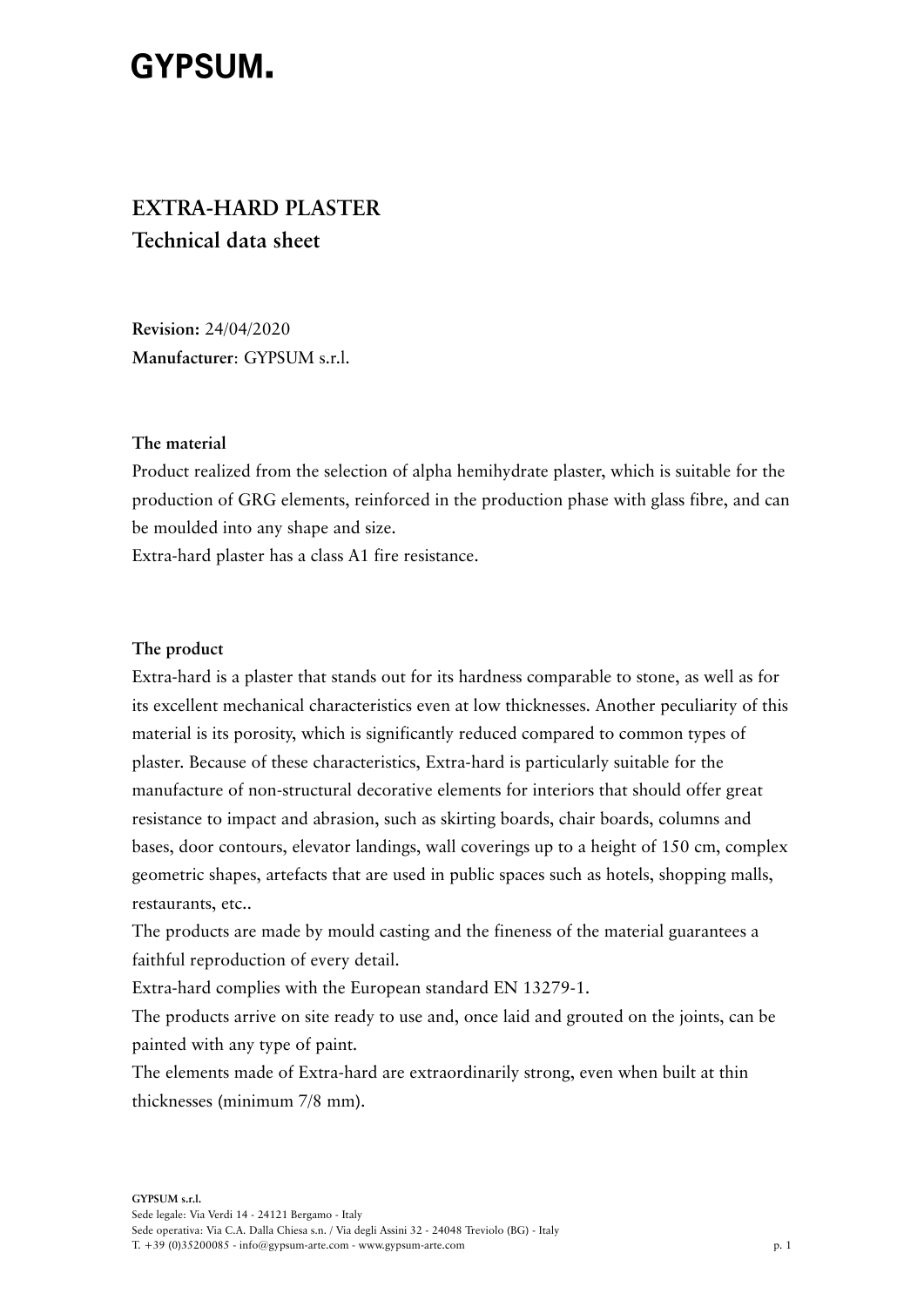The material and technique used to form the reinforcements depend on the type of article to be produced, usually as follows:

- glass fibre: this is a particular fibre that is drowned in the product during processing, creating very resistant products. This framework, without the addition of any other systems, is sufficient to guarantee that the finished products offer excellent resistance.
- steel rods: they can be placed inside the casting, in addition to the glass fibre, where necessary, suitably positioned and in the necessary quantity according to our experience. In addition to strengthening the product, the steel rods help to suspend it during the installation phase; they are usually inserted in prefabricated elements such as false ceilings, domes, columns, large-sized products, etc.
- wood: in addition to the reinforcements listed above, if necessary and on the basis of our experience, a wooden reinforcement can be arranged that strengthens the product, allowing its transport and handling in total safety.
- galvanized tubular structures: in addition to the reinforcements listed above, it is possible to set to the artefact a metal structure made with galvanized tubulars structures diam. 20 mm which are shaped by hand. This type of reinforcement not only strengthens the structure, but it also guarantees its geometrical tightness, even in the case of large-sized elements, helping transport, handling and installation.
- Metal carpentry: if required by the project, or on the basis of our experience, during the production phase it is possible to set to the artefact a suitably dimensioned galvanized tubular metal carpentry, which allows the manufactured product to be fixed to metal structures prepared on site. This is the ideal system for the installation of artefacts, even of large dimensions, in shipyards, construction sites, for scenography, etc.

The production cycle requires a forced and controlled drying process of the manufactured articles in a special hot air dryer (about  $50^{\circ}$ C), in order to guarantee to get the final mechanical performances in a very short time.

#### **The project**

GYPSUM works alongside architects and designers to give the best technical support during the design phase, assessing the customer's request to provide the right construction suggestions of the artefacts, whether it is possible to split them into parts and the correct implementation.